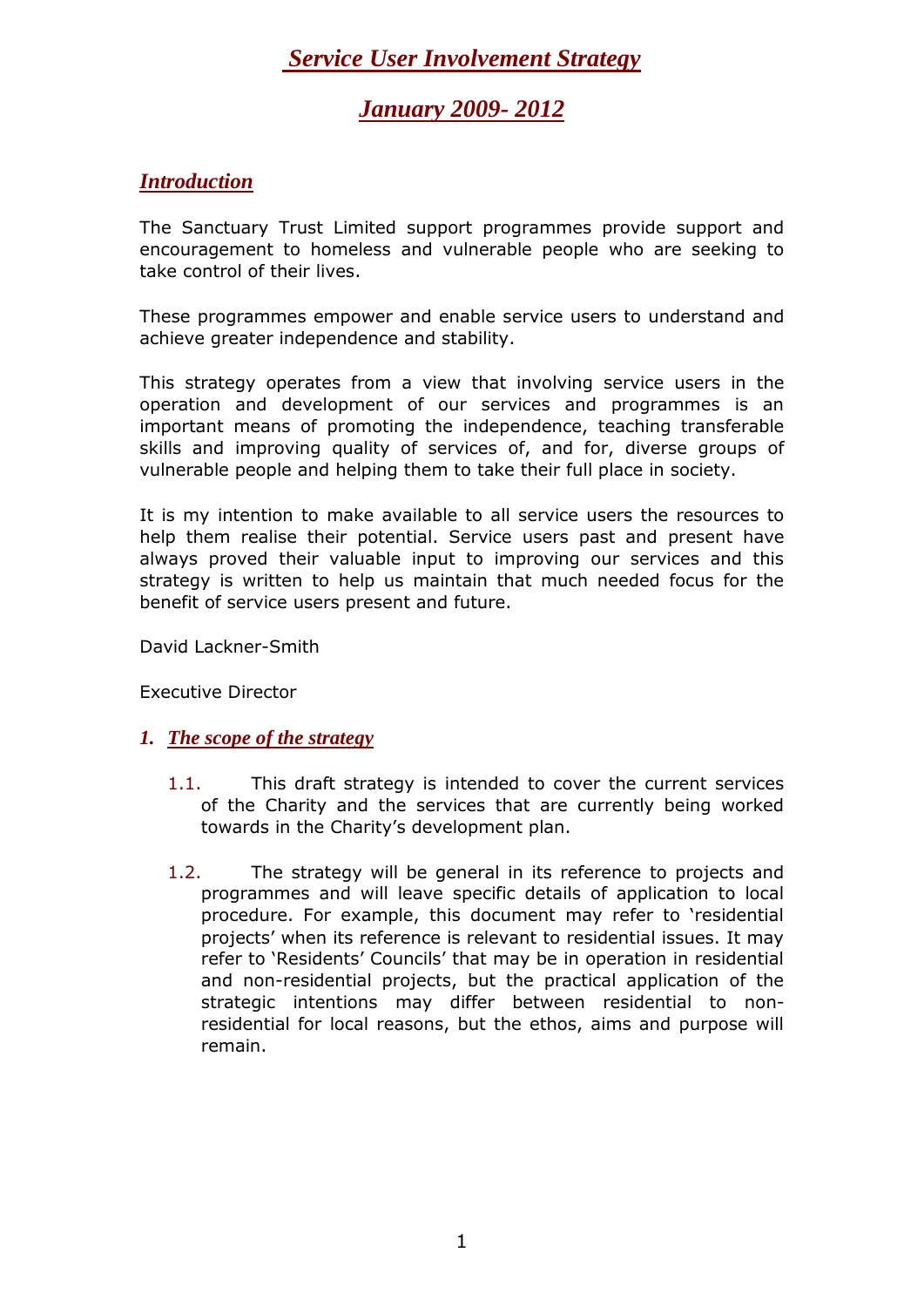## *January 2009- 2012*

### *2. The aim of the strategy*

The primary goals of this strategy are to:

- 2.1. Continuously improve our knowledge and understanding of the diverse variables of working with vulnerable people and to improve our ability to positively respond to the changes in our services caused by these variables for the positive benefit of the ever changing service users
- 2.2. Provide forums and advocacy for service users to have 'a voice', an input and an impact on society for the benefit of vulnerable people and the services available to them
- 2.3. Empower service users to take greater control of their lives by encouraging and supporting their involvement with, and responsibility for service provision. (Supporting People National Strategy - Independence & Opportunity (CLG 2007) for providers & Supporting People teams)
- 2.4. Our multi agency protocols are a valuable resource for sharing best practise and improving services. However, this strategy will share best practise through our service users by encouraging and empowering their involvement in developing and reviewing our services and improving quality. (Quality Assessment Framework).

### *3. Timescale*

3.1. The strategy has been time bound to three years in its targets and goals and will be reviewed periodically during that time.

### *4. The development of this draft*

- $4.1.$  $1<sup>st</sup>$  stage – Written by the Assistant Director and endorsed by the Director.
- $4.2.$  $2^{nd}$  stage – Lead by the Regional Services Managers it will be presented to all Project Managers and leaders.
- $4.3.$  $3<sup>rd</sup>$  stage – consultation with all current service users, past service users that are still in contact and relevant stakeholder agencies for consultation with their service users.
- $4.4.$  $4<sup>th</sup>$  stage – feedback through the Regional Services Managers to the directors and endorsed by Management Committee.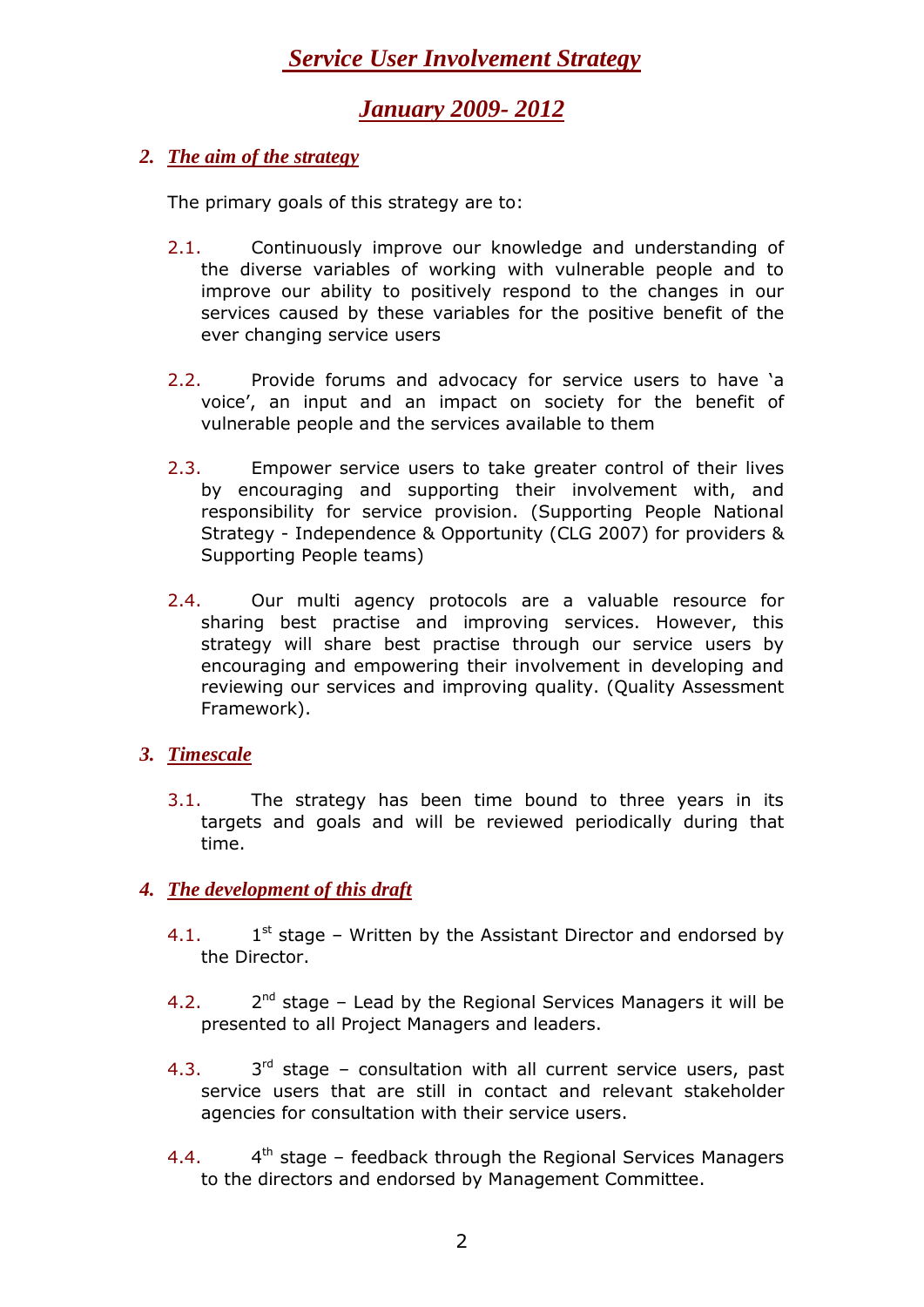# *January 2009- 2012*

 $4.5.$  $5<sup>th</sup>$  stage – amendments will be communicated through this process until a final document is agreed.

### *5. Current culture of service user involvement*

- 5.1. Service users have always had a substantial input into the development and operation of the Charity's services. In residential projects services users meet on a daily basis to discuss current requirements. This can include issues relating to each other, to staff (individual and general), other agencies, daily needs such as food shopping and menus, social needs such as days out and project culture and general concerns and compliments. These meetings are also a good forum for staff and service users to encourage each other.
- 5.2. In larger residential projects a Residents' Council is convened where a Chair and Vice Chair are elected by the service users and they gather information from their peers between meetings in order to compile an agenda and organise meeting protocol. These are formal meetings producing minutes and depending on the level of experience and ability of the current Chair and Vice Chair staff will coach and mentor during the process.
- 5.3. Emergency Direct Access projects, due to the large turnover of service users, do not have regular service user meetings. However, service users are regularly asked for their opinions and input and these are communicated to the staff teams through team meetings.
- 5.4. Floating support and other non-residential projects and programmes make service user involvement part of the key work and personal development meetings.
- 5.5. Minutes to all of these meetings are shared with project staff and management at team meetings and communication remains open.
- 5.6. All staff have a responsibility to communicate involvement opportunities available with other organisations, stakeholders and funding providers.
- 5.7. Users of the Charity's projects and services will be invited to senior management and Management Committee meetings as stated in the Charity's Service User Participation policy, being mindful of information sensitivity and data protection.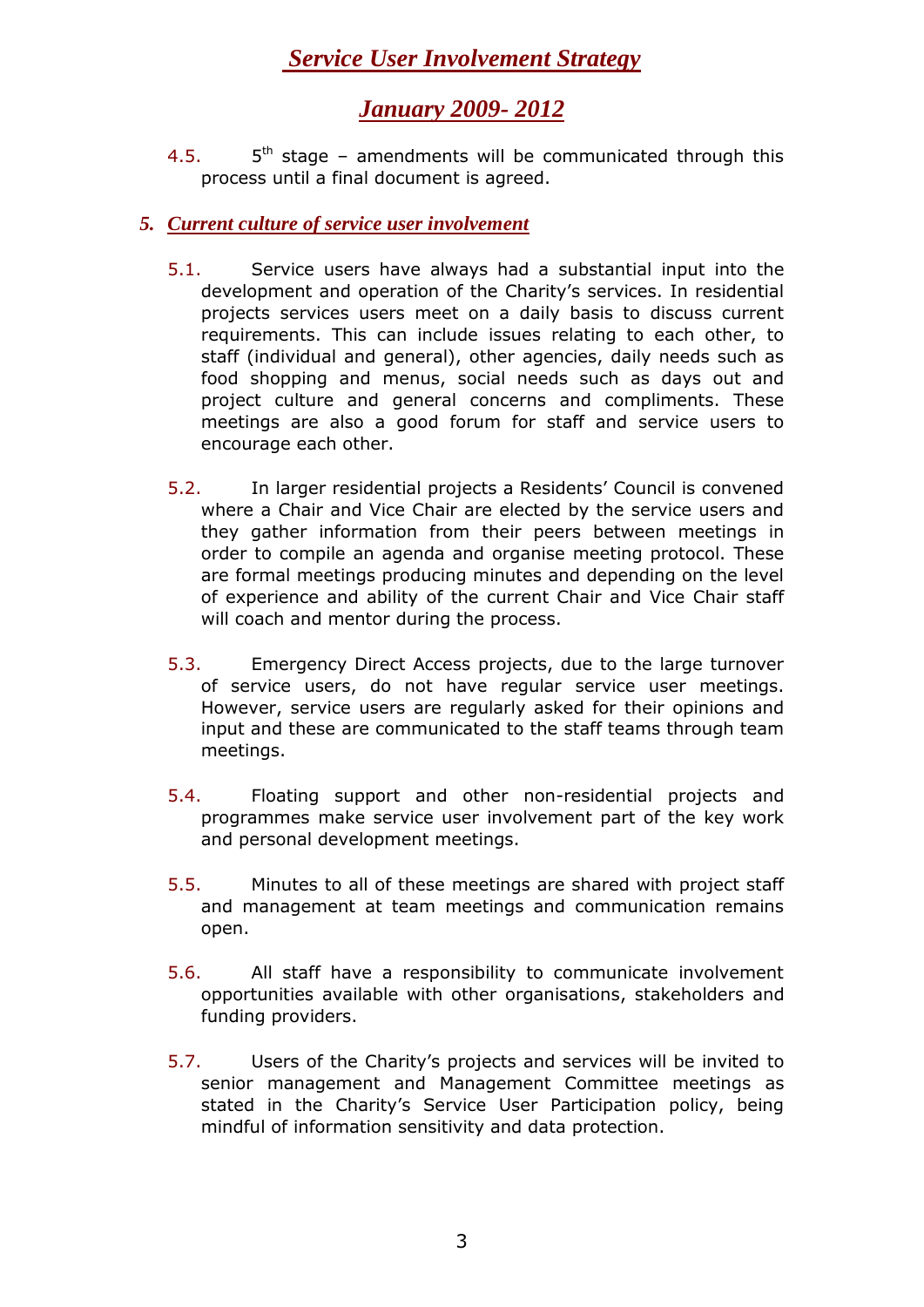## *January 2009- 2012*

- *6. Information and communication*
	- 6.1. All staff, service users, stakeholders and partners share a responsibility in maintaining open lines of communication of compliments, concerns, complaints and ideas. In respect of the Charity's environment policy digital communication should be used whenever possible in order to reduce paper use and waste, remaining mindful of data protection. All service user involvement will be dealt with primarily at local level. If this does not achieve the desired results it should be given to the relevant Regional Services Manager and then to a member of senior management.
	- 6.2. Any service user that desires to communicate to, or get involved with any outside or independent agency etc should be encouraged and supported in doing so within the boundaries of team risk, health and safety assessments and individual action and development plans.
	- 6.3. All service users will be encouraged to actively promote and support the promotion of the charity to potential service users of diverse ethnicity and background
- *7. Strategic objectives*

In three years' time we will:

- 7.1. Have a Residents' Council in operation in all residential projects
- 7.2. Operate a place of meeting such as office space or hired room etc for service users of floating support and other independent or satellite units with a view to developing corporate service user involvement
- 7.3. Have diarised appointments for visits to and from partners and stakeholders with Sanctuary Trust service user forums
- 7.4. Have 'Responsible Residents' in all residential projects in line with the Charity's Stages System, who will take supporting roles in project operations and development on a voluntary basis
- 7.5. Operate effective systems of communication with service users and their forums for the review of company policy, procedure and quality systems with a method of consultation through Regional Services Managers to Directors and Management Committee